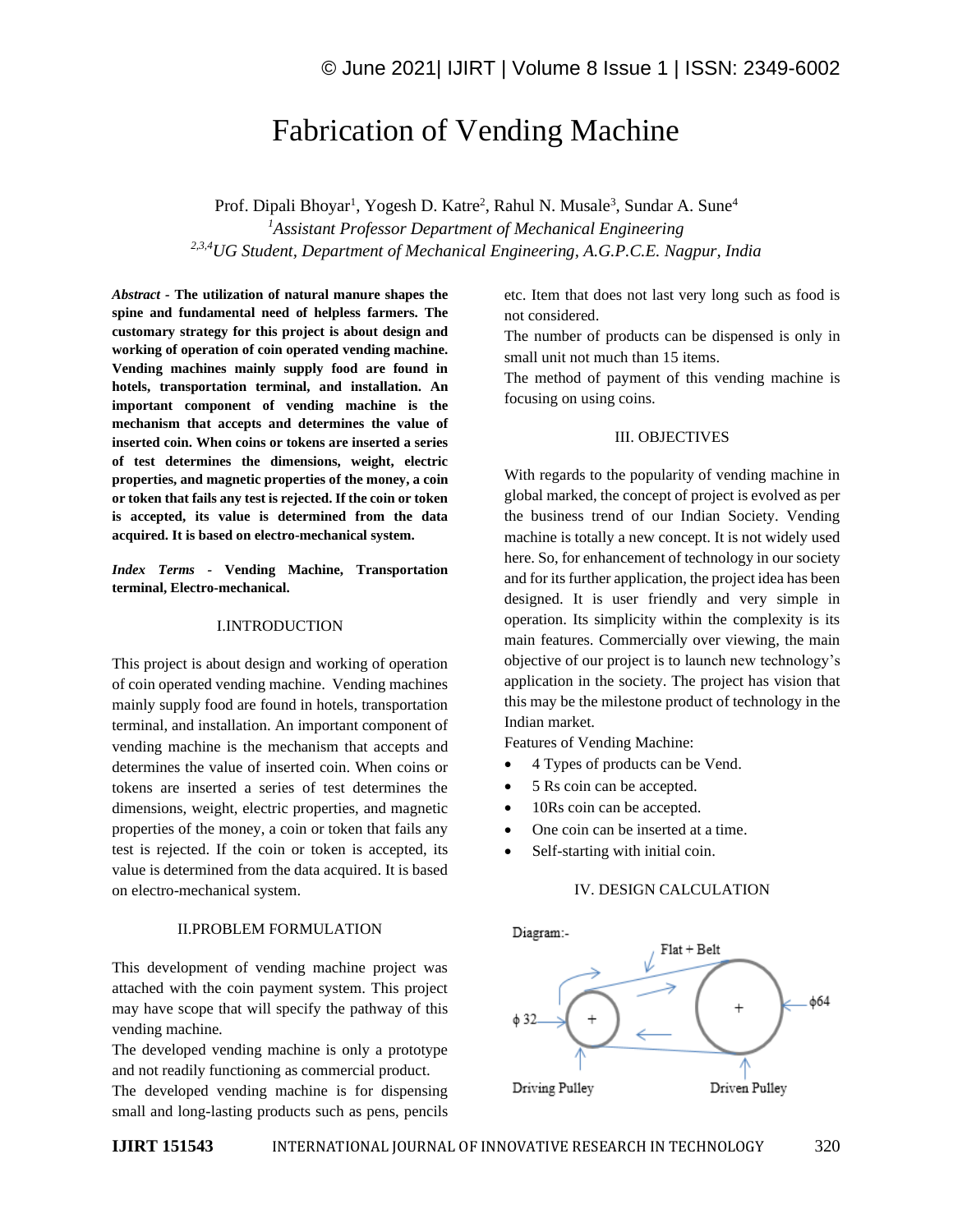$D \rightarrow$  Diameter of driven pulley  $\rightarrow$  64mm  $d =$  diameter of driven pulley  $\rightarrow$  = 32mm Center distance between pulleys  $x \rightarrow 1.2 M$  $N = 600$  rpm  $\mu = 0.25$ (friction) Tension T1  $\rightarrow$  100N We know that the belt length.  $L = (r_1 + r_2) + 2x + (r_1 + r_2)$  $L = (0.064 + 0.032) + 2*1.2 + (0.064 + 0.032)$  $L = 2.701 + 0.00768$  $L = 2.708M$  (belt length) Angle of contact between the belt and each pulley Let  $\theta$  = Angle of contact between belt and pulley. Sin  $\alpha = r_1 + r_2/2$ Sin  $\alpha$  = 0.064+0.032/1.2  $\alpha = 1.48$  $\theta = 180^0 + 2\alpha = 180 + 2 \cdot 1.48$  $\theta = 182.9$  $\theta = 182.9 * \pi/180$  $\theta$  = 3.19 rad. Power Transmitted  $T_1 \rightarrow$  Tension in tight side of belt  $T_2 \rightarrow$  Tension in slack side of belt We know, 2.3log (T<sub>1</sub>/T<sub>2</sub>) = μ.α Log  $(T_1/T_2) = 0.25*3.19/2.3$  $T_1/T_2 = 0.238$  $T_2 = 100/0.238$  $T_2 = 43N$ We know that the velocity of the belt  $r = \pi$  d1 N1 /600 =  $\pi$ \*0.064\*600/600  $v = 0.497 M/s$ Power Transmitted belt  $P = (T_1 - T_2)^* v$  $P = (100 - 43)*0.497$  $P = 29.32$  Kw Design of belt is safe to transmit power 29.32 & Diameter of Pulley 64mm & 32mm Design of Flat Pulley

Selection of material cast iron pulley. 1) Dimension of pulley Diameter of pulley D may be obtained either the velocity ratio or centrifugal stress. We know,  $P =$  density of rim material = 7200kg/m<sup>3</sup> for cast iron

V = velocity of rim =  $\pi$ DN/60

 $D =$  being the diameter of pulley,  $N =$  Speed of the pulley,  $D = 64$ mm,  $N = 600$ rpm, Width  $B = 1.25b$ 

According to IS (2122) width of pulley is fixed is given table

Standard with of pulley

| Belt with mm   | Width of the pulley |
|----------------|---------------------|
| $125(125-250)$ | 13/25               |

The thickness of pulley rim D/300+2mm to D/200+3mm for single belt and D/200+6mm double belt Power transmitted  $P = 2828KN$ ,  $N = 6000$ rpm, D  $=64$ mm, N  $=4$ ,  $-b = 15$  N/mm<sup>2</sup> We know that Torque transmitted the pulley  $T = P*60/2πN$  $T = 28.32*10<sup>3</sup>*60/2 $\pi$ *600$  $T = 1.601$ NM Maximum bending moment per arm of the hub  $M = 2T/N = 2*1.601/4 = 5305 N-MM$ . Selection module  $(Z) = (\pi b_1)^3/8$ We know that Bending moment £b  $\pounds b = M/Z$  $15 = 530.5/\pi/(\pi b_1)^3$  $(b_1)^3 = 530.5/ \pi \cdot 15$  $(b_1)^3 = 2532.9$  $B = 13.62$ mm  $A_1 = 2 * b1$  $A_1 = 2*13.62$  $A_1 = 27.24$ mm The major axis will be in the plane of rotation which also plane bending. So that design of flat pulley is safe.

### CAD MODEL

The first step for any project is design. For design we selected the proper dimensions for all 7 faces. We created model of our project on computer with the help of solid edge software. By the above model we got clear idea about the shape of the project.